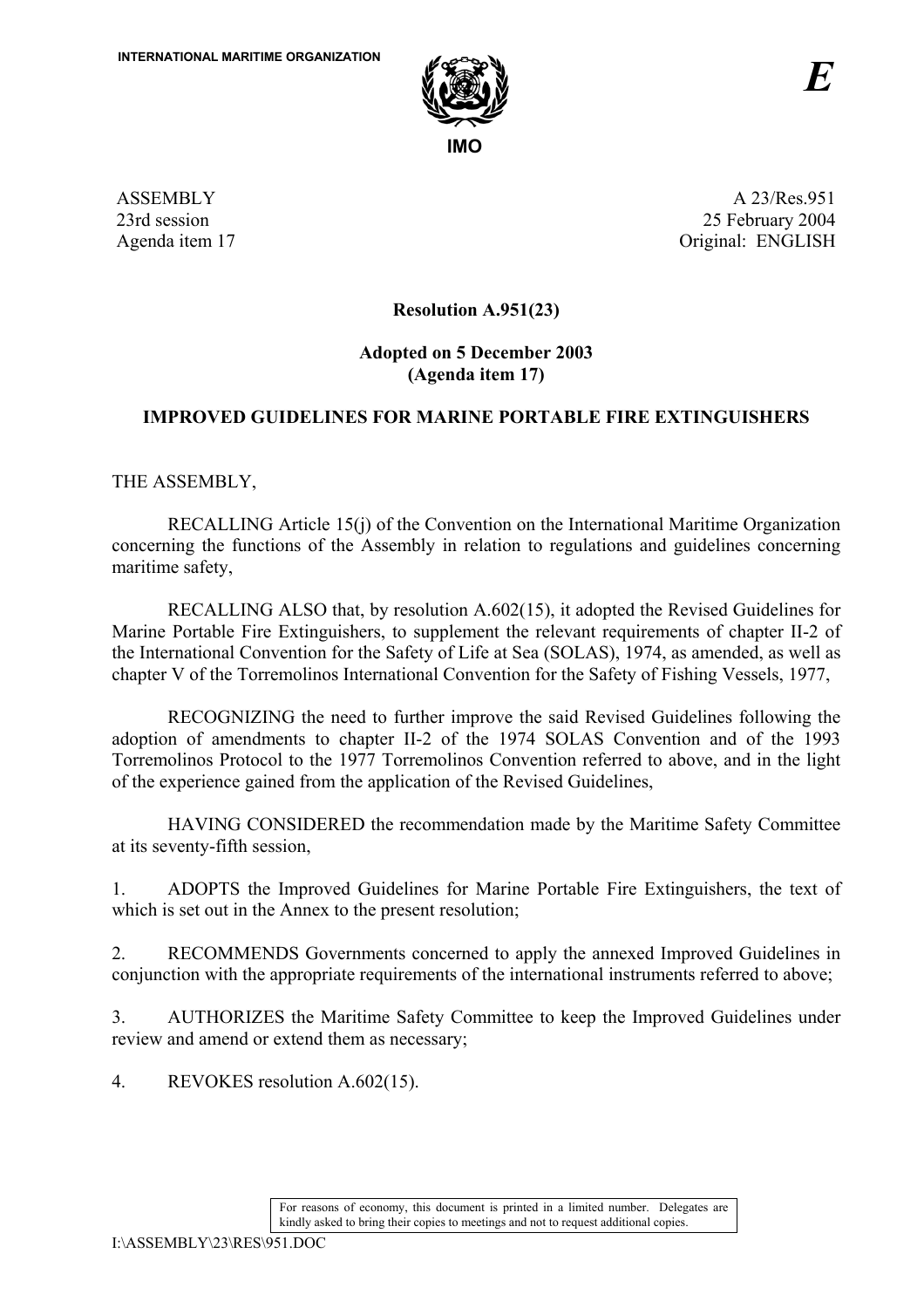#### ANNEX

#### **IMPROVED GUIDELINES FOR MARINE PORTABLE FIRE EXTINGUISHERS**

#### **1 Scope**

These Guidelines have been developed to supplement the relevant requirements for marine portable fire extinguishers<sup>\*</sup> of the International Convention for the Safety of Life at Sea 74, as amended, the International Code for Fire Safety Systems (FSS Code) and the 1993 Torremolinos Protocol relating to the Torremolinos International Convention for the Safety of Fishing Vessels, 1977. The Guidelines are offered to Administrations to assist them in determining appropriate design and construction parameters. The status of the Guidelines is advisory. Their content is based on current practices and does not exclude the use of designs and materials other than those indicated below.

#### **2 Definitions**

2.1 An *extinguisher* is an appliance containing an extinguishing medium, which can be expelled by the action of internal pressure and be directed into a fire. This pressure may be stored pressure or be obtained by release of gas from a cartridge.

2.2 A *portable extinguisher* is one, which is designed to be carried and operated by hand, and which in working order has a total weight of not more that 23 kg.

2.3 *Extinguishing medium* is the substance contained in the extinguisher which is discharged to cause extinction of fire.

2.4 *Charge of an extinguisher* is the mass or volume of the extinguishing medium contained in the extinguisher. The quantity of the charge of water or foam extinguishers is normally expressed in volume (litres) and that of other types of extinguishers in mass (kilograms).

#### **3 Classification**

3.1 Extinguishers are classified according to the type of extinguishing medium they contain. At present the types of extinguishers and the uses for which they are recommended are as follows:

| <b>Extinguishing medium</b>           | Recommended for use on fires involving                |  |  |  |
|---------------------------------------|-------------------------------------------------------|--|--|--|
| Water                                 | wood, paper, textiles and similar materials           |  |  |  |
| Water with additives                  |                                                       |  |  |  |
| Foam                                  | wood, paper, textiles and flammable liquids           |  |  |  |
| Dry powder/dry chemical (standard/    | flammable liquids, electrical equipment and flammable |  |  |  |
| classes $B, C$ )                      | gases                                                 |  |  |  |
| Dry powder/dry chemical (multiple or  | wood, paper, textiles, flammable liquids, electrical  |  |  |  |
| general purpose/classes A, B, C)      | equipment and flammable gases                         |  |  |  |
| Dry powder/dry chemical (metal)       | combustible metals                                    |  |  |  |
| Carbon dioxide                        | flammable liquids and electrical equipment            |  |  |  |
| Wet chemical for class F or K         | cooking grease, fats or oil fires                     |  |  |  |
| Clean agents $\overline{\phantom{a}}$ |                                                       |  |  |  |

 $\overline{a}$ \* Wherever in the text of these Guidelines the word *''portable extinguisher''* appears it *should* be taken as meaning ''marine portable fire extinguisher''.

Refer to the recommendations by the International Organization for Standardization, in particular Publication ISO 7165:1999, *Fire-fighting – Portable fire extinguishers – Performance and construction*.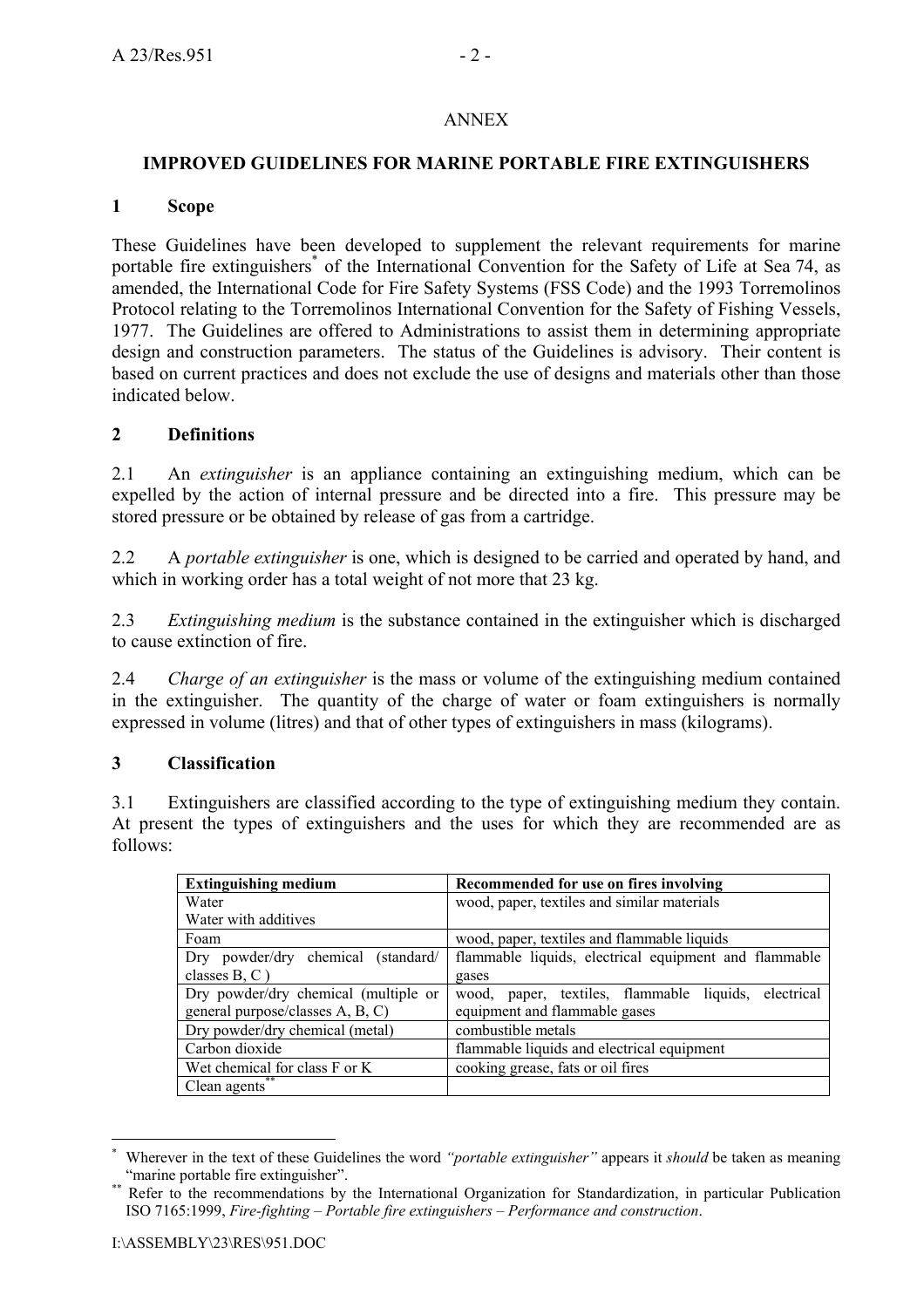3.2 A table is provided in the appendix which describes the general characteristics of each type of extinguisher.

#### **4 Construction**

4.1 The construction of an extinguisher should be designed and manufactured for simple and rapid operation, and ease of handling.

4.2 Extinguishers should be manufactured to a recognized national or international standard<sup>\*</sup>, which includes a requirement that the body, and all other parts subject to internal pressure, be tested:

- .1 to a pressure of 5.5 MPa or 2.7 times the normal working pressure, whichever is the higher, for extinguishers with a service pressure not exceeding 2.5 MPa; or
- .2 in accordance with the recognized standard for extinguishers with a service pressure exceeding 2.5 MPa.

4.3 In the design of components, selection of materials and determination of maximum filling ratios and densities, consideration should be given to the temperature extremes to which extinguishers may be exposed on board ships and operating temperature ranges specified in the recognized standards.

4.3 The materials of construction of exposed parts and adjoining dissimilar metals should be carefully selected to function properly in the marine environment.

#### **5 Fire classifications**

5.1 Fire classifications are generally indicated as A, B, C, D and F (or K). There are currently two standards, defining classes of fires according to the nature of the material undergoing combustion, as follows:

|          | <b>International Organization for Standardization</b><br>(ISO standard $3941$ )*                                                                       | <b>National Fire Protection Association</b><br>(NFPA 10) |                                                                                                                                                                                                                                                                       |  |
|----------|--------------------------------------------------------------------------------------------------------------------------------------------------------|----------------------------------------------------------|-----------------------------------------------------------------------------------------------------------------------------------------------------------------------------------------------------------------------------------------------------------------------|--|
| Class A: | Fires involving solid materials, usually of<br>an organic nature, in which combustion<br>normally takes place with the formation of<br>glowing embers. | Class A:                                                 | Fires in ordinary combustible materials such<br>as wood, cloth, paper, rubber and many<br>plastics.                                                                                                                                                                   |  |
| Class B: | Fires involving liquids or liquefiable<br>solids.                                                                                                      | Class B:                                                 | Fires in flammable liquids, oils, greases, tars,<br>oil base paints, lacquers and flammable gases.                                                                                                                                                                    |  |
| Class C: | Fires involving gases.                                                                                                                                 | Class C:                                                 | Fires, which involve energized electrical<br>where<br>the<br>electrical<br>equipment<br>non-conductivity of the extinguishing medium<br>is of importance. (When electrical equipment<br>is de-energized, extinguishers for class A or B<br>fires may be used safely.) |  |
| Class D: | Fires involving metals.                                                                                                                                | Class D:                                                 | Fires in combustible<br>metals<br>such<br>as<br>magnesium, titanium, zirconium, sodium,<br>lithium and potassium.                                                                                                                                                     |  |
| Class F: | Fires involving cooking oils.                                                                                                                          | Class K:                                                 | Fires involving cooking grease, fats and oils.                                                                                                                                                                                                                        |  |

**\*Comite Europeen de Normalisation (CEN standard EN2) closely follows ISO standard 3941.** 

 $\overline{a}$ 

<sup>\*</sup> Refer to the recommendations by the International Organization for Standardization, in particular Publication ISO 7165:1999, *Fire-fighting – Portable fire extinguishers – Performance and construction*.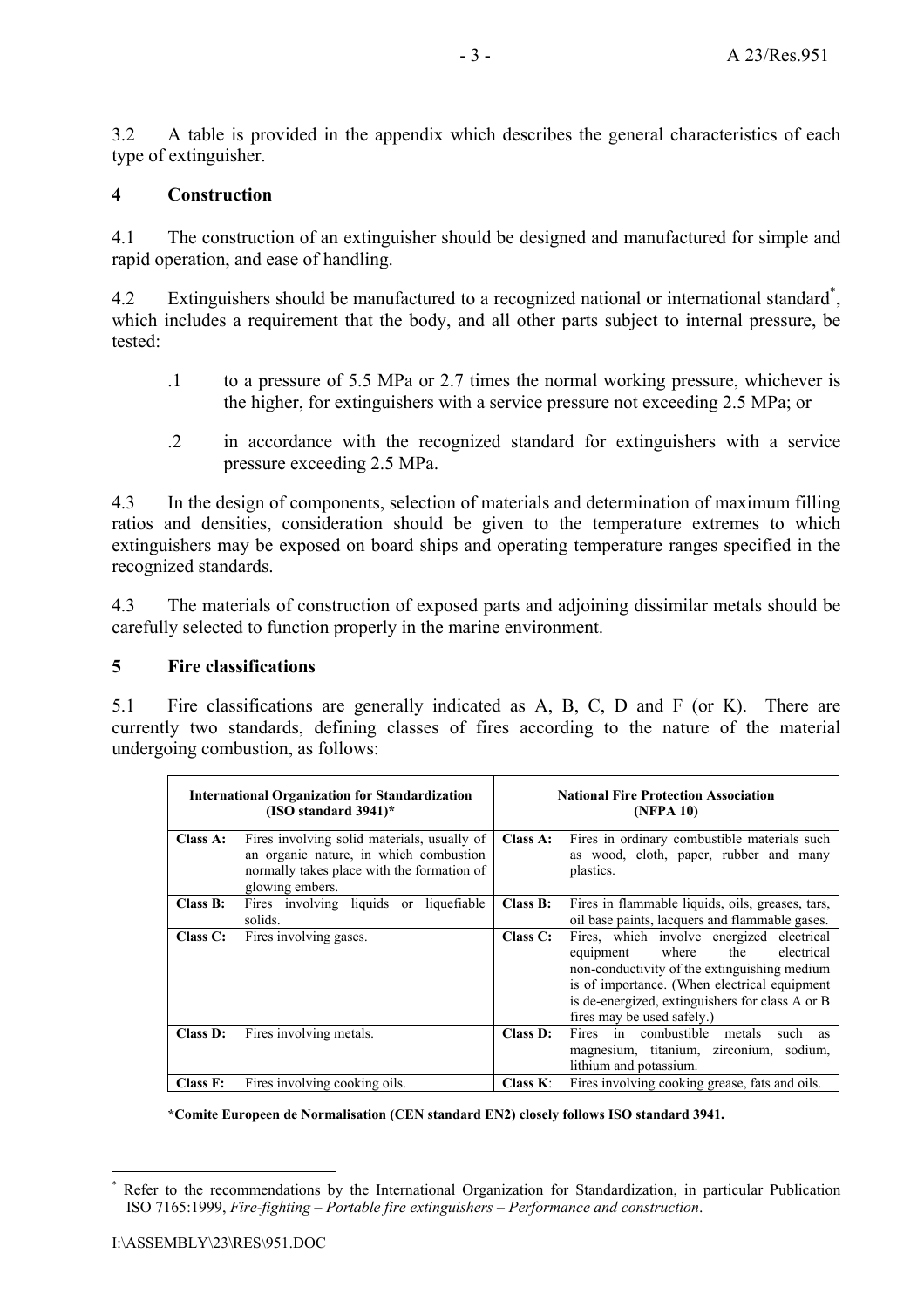## **6 Test specifications**

6.1 Construction, performance and fire-extinguishing test specifications should be to the satisfaction of the Administration, having due regard to an established international standard<sup>\*</sup>.

### **7 Criteria for assessing compliance with chapter 4 of the FSS Code and regulations V/20 and V/38 of the 1993 Torremolinos Protocol relating to the 1977 Torremolinos Convention**

7.1 Chapter 4 of the FSS Code requires that extinguishers have a fire-extinguishing capability at least equivalent to that of a 9 L fluid extinguisher having a rating of 2A on class A fire which may be water or foam as required by the Administration. This equivalence may be demonstrated by fire test ratings determined according to an international, national or other recognized standard\* .

7.2 The size and type of extinguishers should be dependent upon the potential fire hazards in the protected spaces while avoiding a multiplicity of types. Care should also be taken to ensure that the quantity of extinguishing medium released in small spaces does not endanger personnel.

## **8 Marking of extinguishers**

8.1 Each extinguisher should be clearly marked with the following minimum information:

- .1 name of the manufacturer;
- .2 types of fire and rating for which the extinguisher is suitable;
- .3 type and quantity of extinguishing medium;
- .4 approval details;
- .5 instructions for use and recharge (it is recommended that operating instructions be given in pictorial form, in addition to explanatory text in language understood by the likely user);
- .6 year of manufacture;
- .7 temperature range over which the extinguisher will operate satisfactorily; and
- .8 test pressure.

### **9 Periodical inspections and maintenance**

9.1 Extinguishers should be subject to periodical inspections in accordance with the manufacturer's instructions and serviced at intervals not exceeding one year.

 $\overline{a}$ \* Refer to the recommendations by the International Organization for Standardization, in particular Publication ISO 7165:1999, *Fire-fighting – Portable fire extinguishers – Performance and construction*.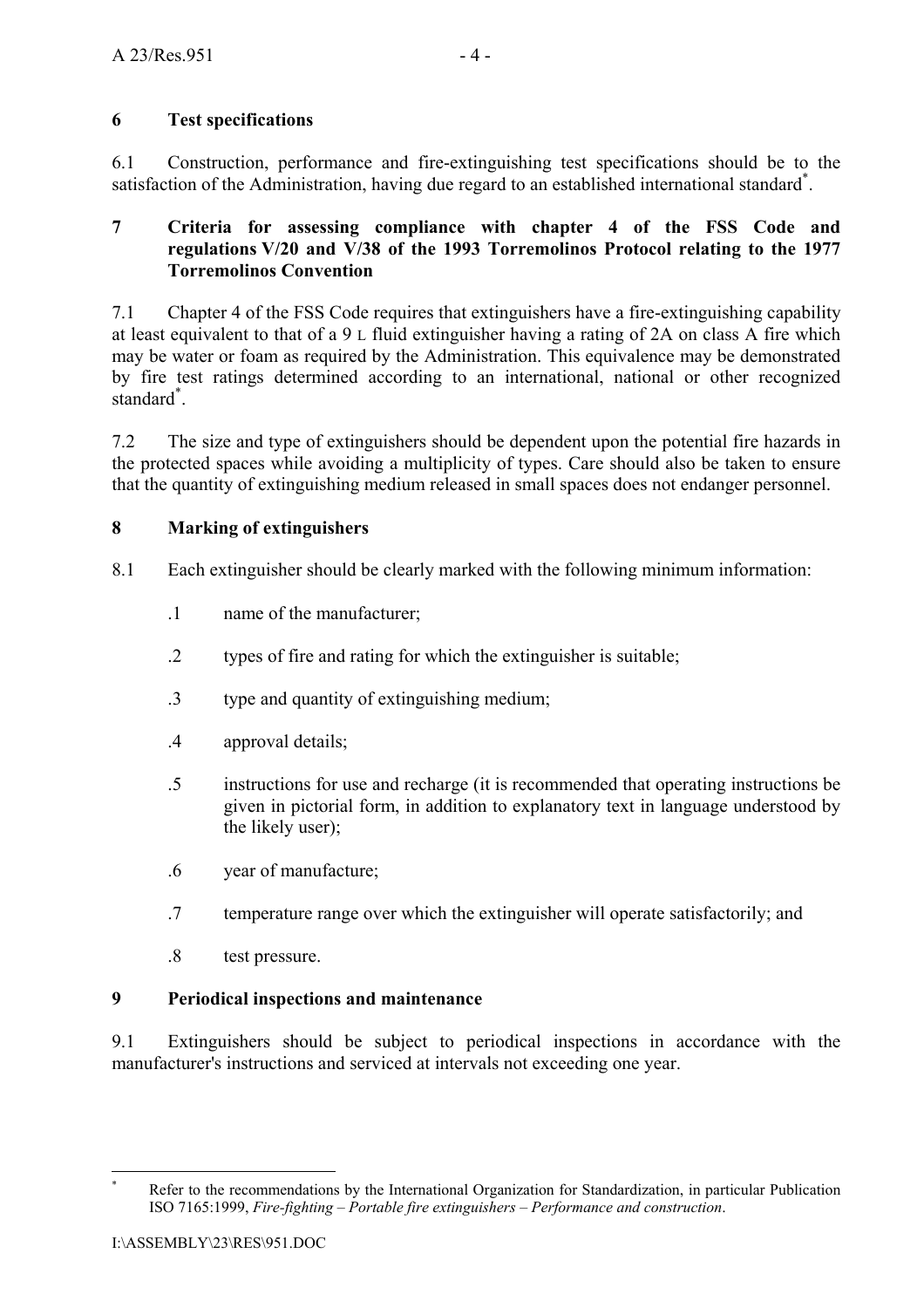9.1.1 At least one extinguisher of each type manufactured in the same year and kept on board a ship should be test discharged at five yearly intervals (as part of a fire drill).

9.1.2 All extinguishers together with propellant cartridges should be hydraulically tested in accordance with the recognized standard or the manufacturer's instruction at intervals not exceeding ten years.

9.1.3 Service and inspection should only be undertaken by, or under the supervision of, a person with demonstrable competence, based on the inspection guide in table 9.1.3.

9.2 Records of inspections should be maintained. The records should show the date of inspection, the type of maintenance carried out and whether or not a pressure test was performed.

9.3 Extinguishers should be provided with a visual indication of discharge.

9.4 Instructions for recharging extinguishers should be supplied by the manufacturer and be available for use on board.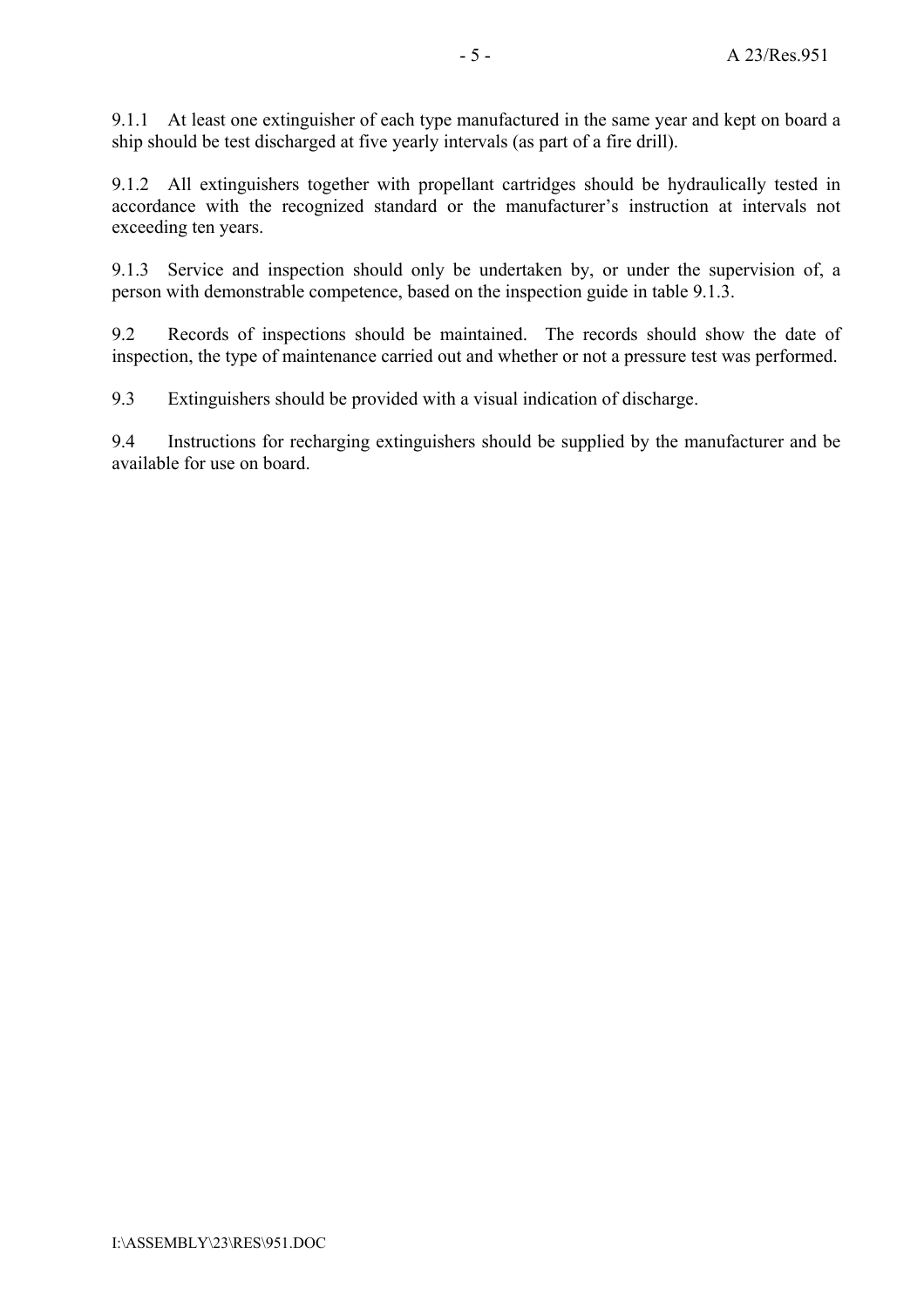| <b>ANNUAL INSPECTION</b>                           |                                                                                                                         |  |  |  |
|----------------------------------------------------|-------------------------------------------------------------------------------------------------------------------------|--|--|--|
| Safety clip and indicating devices                 | Check to see if the extinguisher may have been operated.                                                                |  |  |  |
| Pressure indicating device                         | Where fitted, check to see that the pressure is within limits.                                                          |  |  |  |
|                                                    | Check that dust covers on pressure indicating devices and                                                               |  |  |  |
|                                                    | relief valves are in place.                                                                                             |  |  |  |
| External examination                               | Inspect for corrosion, dents or damage which may affect the                                                             |  |  |  |
|                                                    | safe operation of the extinguisher.                                                                                     |  |  |  |
| Weight                                             | Weigh the extinguisher and check the mass compared to the                                                               |  |  |  |
|                                                    | fully charged extinguisher.                                                                                             |  |  |  |
| Hose and nozzle                                    | Check that hoses and nozzles are clear and undamaged.                                                                   |  |  |  |
| Operating instructions                             | Check that they are in place and legible.                                                                               |  |  |  |
|                                                    | <b>INSPECTION AT RECHARGE</b>                                                                                           |  |  |  |
| Water and foam charges                             | Remove the charge to a clean container if to be reused and                                                              |  |  |  |
|                                                    | check if it is still suitable for further use. Check any charge                                                         |  |  |  |
|                                                    | container.                                                                                                              |  |  |  |
| Powder charges                                     | Examine the powder for reuse. Ensure that it is free flowing                                                            |  |  |  |
|                                                    | and that there is no evidence of caking lumps or foreign                                                                |  |  |  |
|                                                    | bodies.                                                                                                                 |  |  |  |
| Examine for damage and corrosion.<br>Gas cartridge |                                                                                                                         |  |  |  |
|                                                    | <b>INSPECTION AT FIVE AND TEN YEAR INTERVALS</b>                                                                        |  |  |  |
|                                                    | <b>INSPECTION AFTER DISCHARGE TEST</b>                                                                                  |  |  |  |
| Air passages and operating mechanism               | Prove clear passage by blowing through vent holes and vent                                                              |  |  |  |
|                                                    | devices in the cap. Check hose, nozzle strainer, discharge                                                              |  |  |  |
|                                                    | tube and breather valve, as applicable. Check the operating                                                             |  |  |  |
| Operating mechanism                                | and discharge control. Clean and lubricate as required.<br>Check that the safety pin is removable and that the lever is |  |  |  |
|                                                    | undamaged.                                                                                                              |  |  |  |
| Gas cartridge                                      | Examine for damage and corrosion. Weigh the cartridge to                                                                |  |  |  |
|                                                    | ascertain that it is within prescribed limits.                                                                          |  |  |  |
| O-rings washers and hose diaphragms                | Check O-rings and replace hose diaphragms if fitted.                                                                    |  |  |  |
| Water and foam bodies                              | Inspect the interior. Check for corrosion and lining                                                                    |  |  |  |
|                                                    | deterioration. Check separate containers for leakage or                                                                 |  |  |  |
|                                                    | damage.                                                                                                                 |  |  |  |
| Powder body                                        | Examine the body and check internally for corrosion and                                                                 |  |  |  |
|                                                    | lining deterioration.                                                                                                   |  |  |  |
|                                                    | <b>INSPECTION AFTER RECHARGE</b>                                                                                        |  |  |  |
| Water and foam                                     | Replace the charge in accordance with the manufacturers                                                                 |  |  |  |
|                                                    | instructions.                                                                                                           |  |  |  |
| Reassemble                                         | Reassemble the extinguisher in accordance with the                                                                      |  |  |  |
|                                                    | manufacturers instructions.                                                                                             |  |  |  |
| Maintenance label                                  | Fill in entry on maintenance label, including full weight.                                                              |  |  |  |
| Mounting of extinguishers                          | Check the mounting bracket or stand.                                                                                    |  |  |  |
| Report                                             | Complete a report on the state of maintenance of the                                                                    |  |  |  |
|                                                    | extinguisher.                                                                                                           |  |  |  |

# Table 9.1.3 – Inspection guide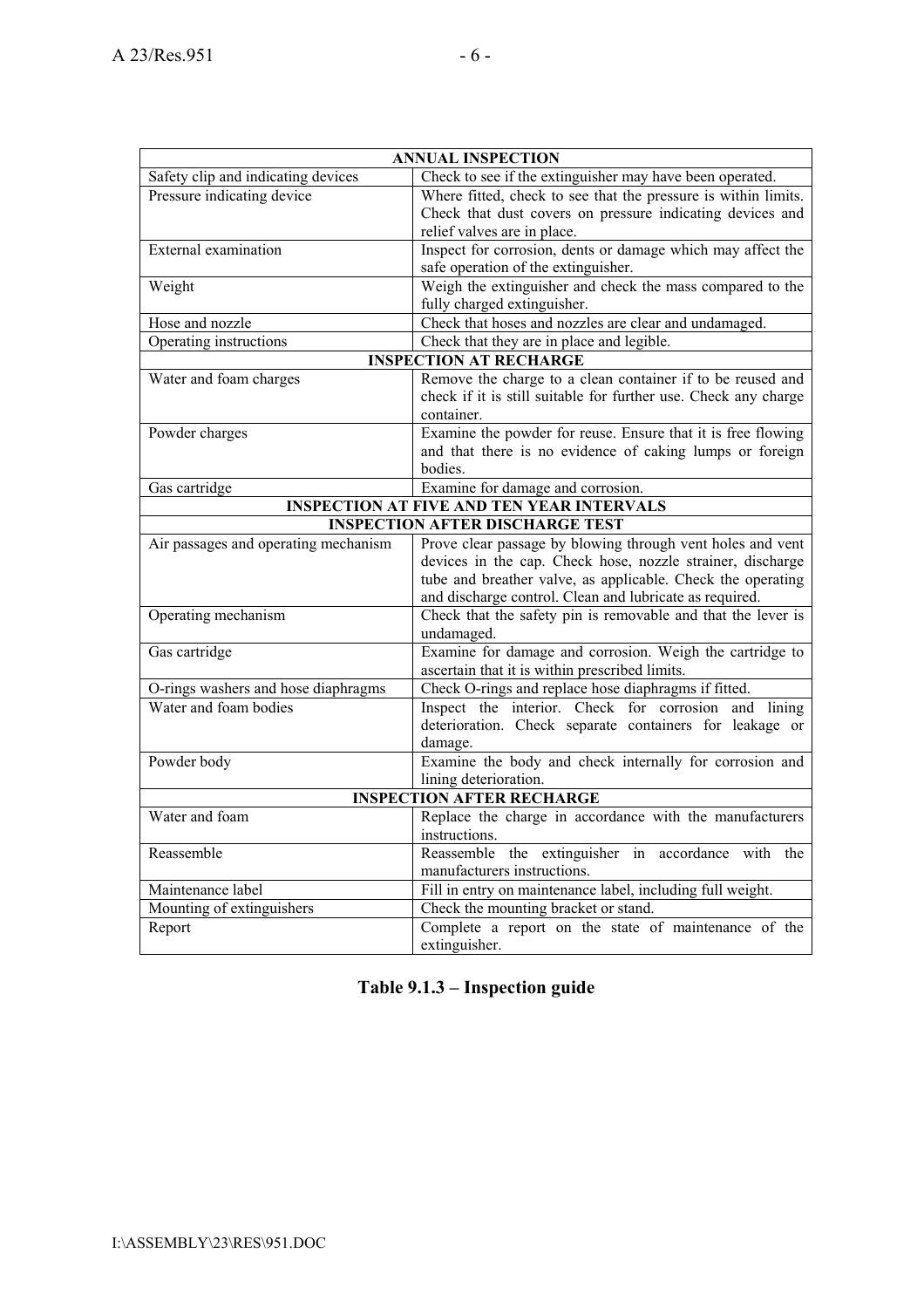#### **APPENDIX**

|                                                                                                      | <b>TYPES OF EXTINGUISHER</b>                                                                                                   |  |                                                                       |                                                                                                                             |                                                                                                       |                                                                                 |                     |  |
|------------------------------------------------------------------------------------------------------|--------------------------------------------------------------------------------------------------------------------------------|--|-----------------------------------------------------------------------|-----------------------------------------------------------------------------------------------------------------------------|-------------------------------------------------------------------------------------------------------|---------------------------------------------------------------------------------|---------------------|--|
| <b>Extinguishing</b><br>medium used:                                                                 | Water<br>Water, with possible salts in<br>solution                                                                             |  | Foam<br>Water solution<br>containing foam<br>generating<br>substances |                                                                                                                             | Powder                                                                                                | Carbon dioxide                                                                  | <b>Clean agents</b> |  |
|                                                                                                      |                                                                                                                                |  |                                                                       |                                                                                                                             | Dry chemical<br>Powders                                                                               | Pressurized<br>carbon dioxide                                                   |                     |  |
| <b>Expellant charge of</b><br>the extinguisher<br>(stored pressure or<br>cartridge as<br>indicated): | Carbon dioxide<br>or other<br>pressurized inert<br>gases or<br>compressed air<br>(stored pressure<br>or separate<br>cartridge) |  |                                                                       | Carbon dioxide or<br>other pressurized<br>inert gases or<br>compressed air<br>(stored pressure<br>or separate<br>cartridge) | Carbon dioxide or<br>other inert gases<br>or dry air (stored<br>pressure or<br>separate<br>cartridge) |                                                                                 |                     |  |
| The discharge of the<br>extinguisher is<br>achieved by:                                              | Opening of the<br>valve. Action of<br>pressurized gas<br>(opening of the<br>cartridge)                                         |  |                                                                       | Opening of the<br>valve. Action of<br>pressurized gas<br>(opening of the<br>cartridge)                                      | Opening of the<br>valve. Action of<br>pressurized gas<br>(opening of the<br>cartridge)                | Opening of the<br>valve of the<br>container<br>constituting the<br>extinguisher |                     |  |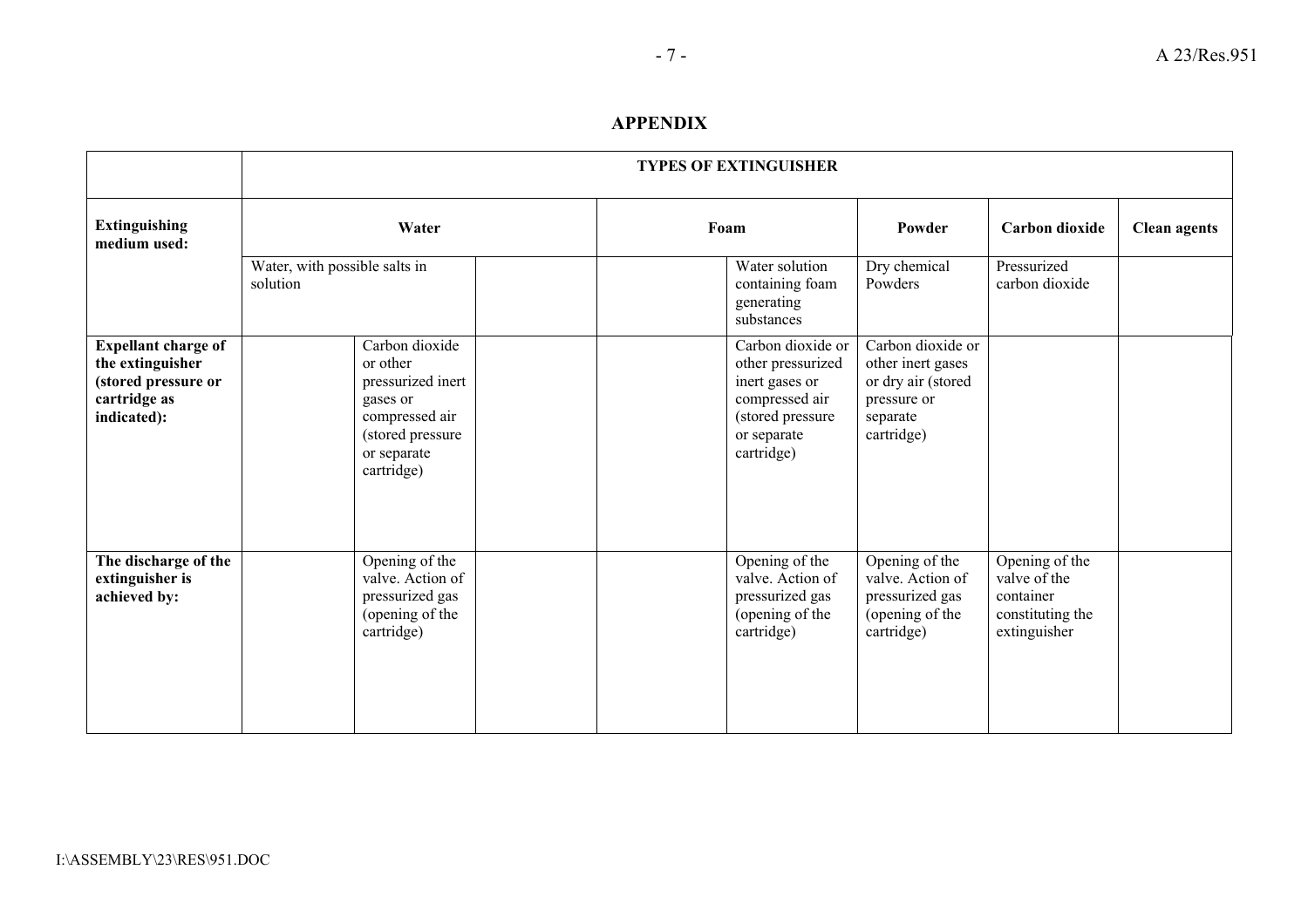|                                                                                       | <b>TYPES OF EXTINGUISHER</b>                                                                                                                                                           |          |                                                                                                                                          |  |                                                                                                                                                                             |                                                                                                                                                                                                       |                     |  |
|---------------------------------------------------------------------------------------|----------------------------------------------------------------------------------------------------------------------------------------------------------------------------------------|----------|------------------------------------------------------------------------------------------------------------------------------------------|--|-----------------------------------------------------------------------------------------------------------------------------------------------------------------------------|-------------------------------------------------------------------------------------------------------------------------------------------------------------------------------------------------------|---------------------|--|
|                                                                                       | Water                                                                                                                                                                                  |          | Foam                                                                                                                                     |  | Powder                                                                                                                                                                      | Carbon dioxide                                                                                                                                                                                        | <b>Clean agents</b> |  |
| The discharged<br>extinguishing<br>medium<br>consists of:                             | Water with possible salts in<br>solution                                                                                                                                               |          |                                                                                                                                          |  | Foam<br>containing the<br>gas used                                                                                                                                          | Dry chemical<br>powders and<br>carbon dioxide<br>or other gas                                                                                                                                         | Carbon dioxide      |  |
| The discharged<br>extinguishing<br>medium causes<br>the extinction<br>of the fire by: | Cooling of the burning materials. Water evaporation<br>and consequent formation of a local atmosphere<br>(water/steam) which isolates the burning products from<br>the surrounding air |          | Formation of a foam layer which<br>isolates the burning products from<br>the surrounding air and cooling in<br>the case of class A fires |  | Inhibition of the<br>combustion<br>process by the<br>interrupting the<br>chemical<br>reaction. Some<br>separation of<br>burning<br>materials from<br>the surrounding<br>air | Formation of a<br>local inert<br>atmosphere<br>(carbon dioxide)<br>which isolates<br>the burning<br>material from<br>the surrounding<br>air. Smothering<br>and cooling<br>action of carbon<br>dioxide |                     |  |
| The electrical<br>resistance of<br>the discharged<br>extinguishing<br>medium is:      | Very low                                                                                                                                                                               | Very low |                                                                                                                                          |  | Varied                                                                                                                                                                      | Very high.<br>Under intense<br>heat some<br>powders may be<br>electrically<br>conductive                                                                                                              | Very high           |  |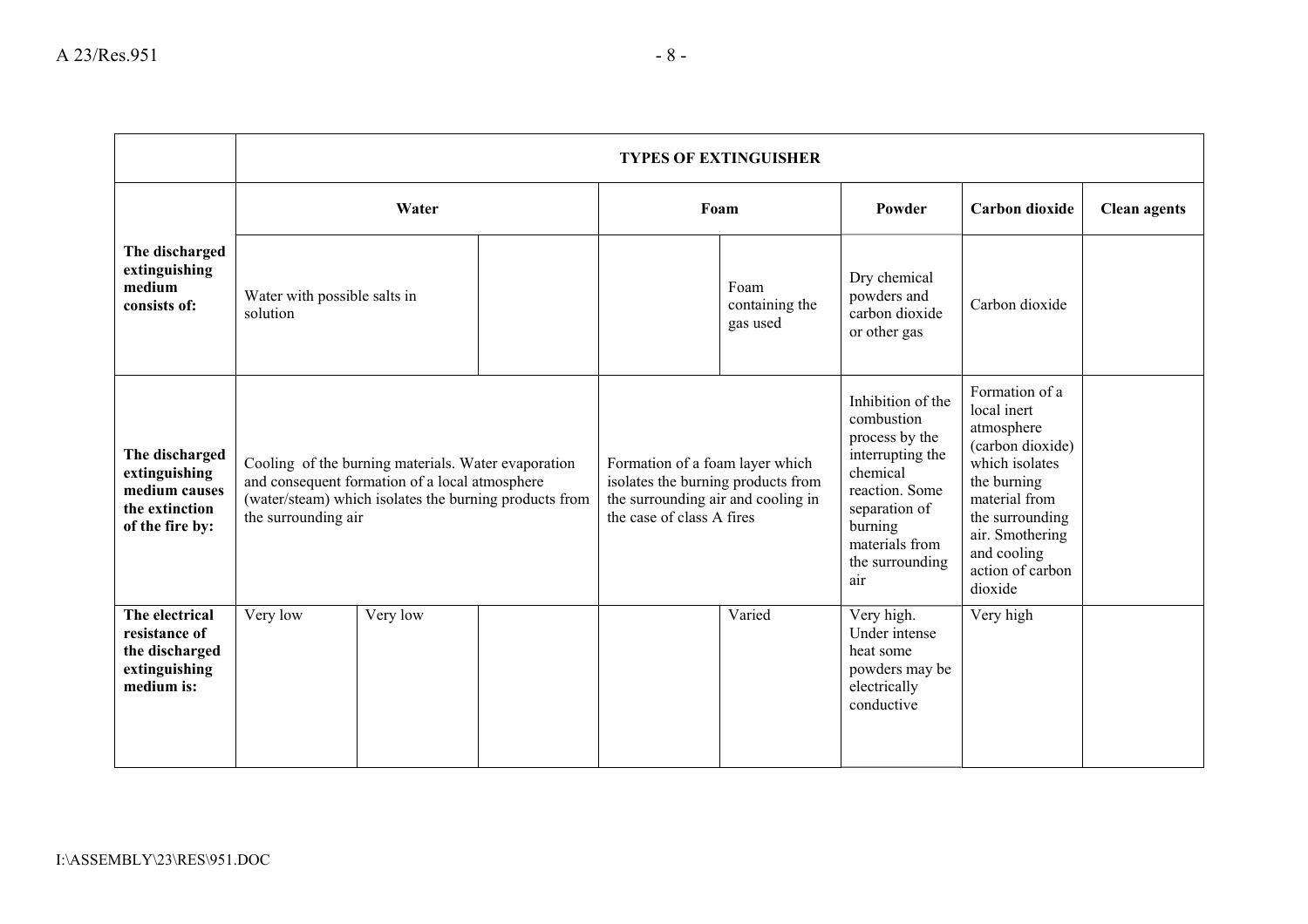|                                      | <b>TYPES OF EXTINGUISHER</b>                                                         |                                                                                                |                                                                                             |                                                                       |                     |  |
|--------------------------------------|--------------------------------------------------------------------------------------|------------------------------------------------------------------------------------------------|---------------------------------------------------------------------------------------------|-----------------------------------------------------------------------|---------------------|--|
| <b>Operating</b>                     | Water                                                                                | Foam                                                                                           | Powder                                                                                      | Carbon<br>dioxide                                                     | <b>Clean agents</b> |  |
| peculiarities<br>and<br>limitations: | The jet or spray of the extinguisher should be directed towards the base of the fire | Powder mixture<br>subject to<br>windage; they                                                  | Gas subject to<br>windage; they<br>therefore have                                           |                                                                       |                     |  |
|                                      |                                                                                      | The extinction of the fire achieved<br>only when all the burning surface<br>is covered by foam | may therefore<br>have reduced<br>effectiveness in<br>the open or in<br>ventilated<br>spaces | limited<br>effectiveness<br>in the open or<br>in ventilated<br>spaces |                     |  |
|                                      |                                                                                      |                                                                                                |                                                                                             |                                                                       |                     |  |